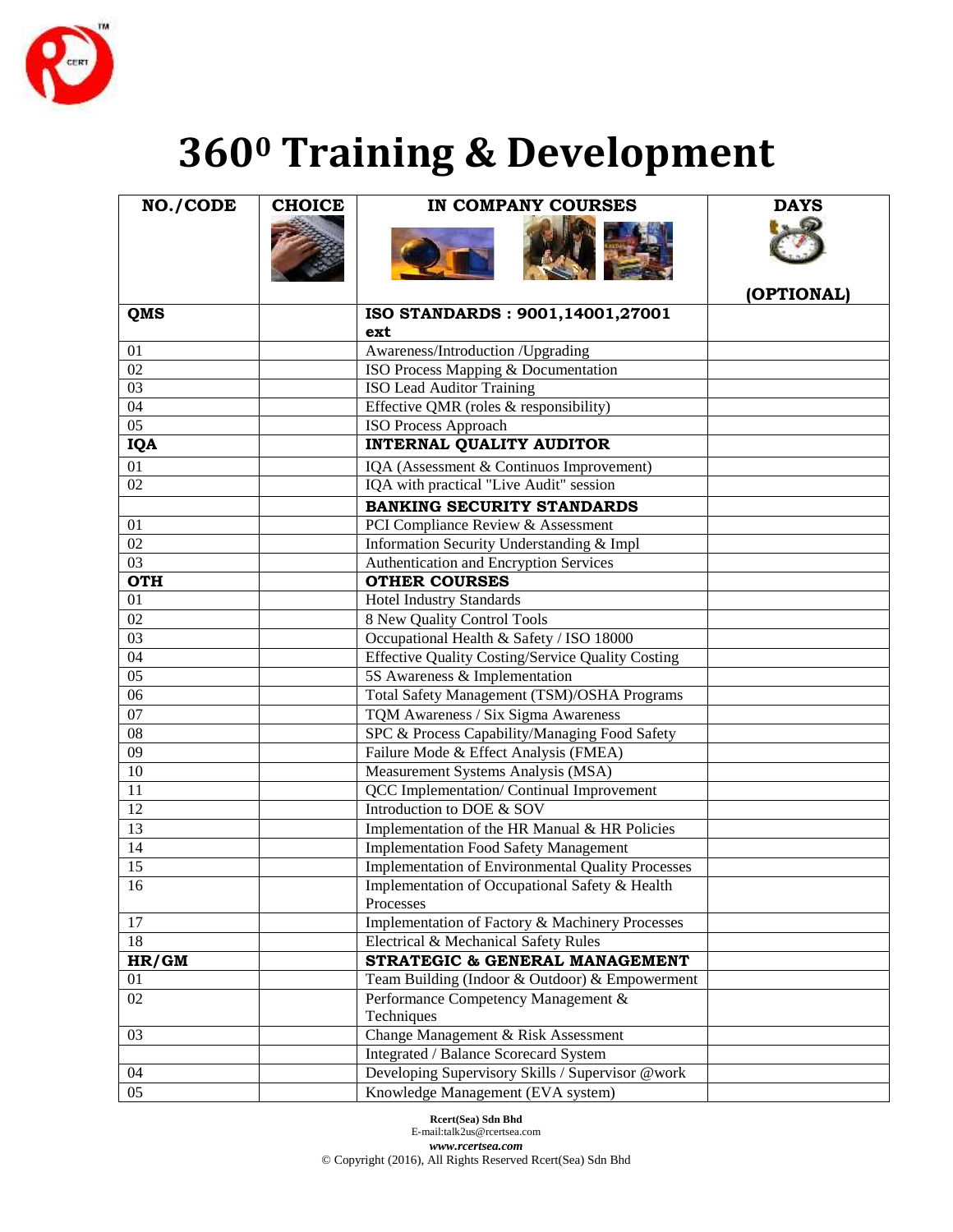

| 06              |               | Business Succession Planning (ACCA Tool)          |  |  |
|-----------------|---------------|---------------------------------------------------|--|--|
| 07              |               | Value Chain & Supplier Management System          |  |  |
| 08              |               | Compensation Management & Strategies              |  |  |
| 09              |               | The Art of Leadership/Sharpening your project Mgt |  |  |
|                 |               | <b>Skills</b>                                     |  |  |
| 10              |               | Developing HRM & Training Needs Analysis          |  |  |
| 11              |               | Effective Employment Techniques & Selection       |  |  |
| 12              |               | <b>Enterprise Risk Management</b>                 |  |  |
| 13              |               | <b>Business Integration Modeling</b>              |  |  |
| 14              |               | Credit & account Receivable Management            |  |  |
| 15              |               | Corporate Governance/SA 8000                      |  |  |
| $\overline{16}$ |               | <b>Effective Management Skills</b>                |  |  |
| 17              |               | Guidelines for Internal Audit                     |  |  |
| 18              |               | Introduction to Malaysian Labour Laws             |  |  |
| $\overline{19}$ |               | Finance For Non Financial Personnel/Managers      |  |  |
| 20              |               | The 7 Habits of Highly Effective People           |  |  |
| 21              |               | Maximizing Human Capital                          |  |  |
| $\overline{22}$ |               | Flexi Wage & Benefits                             |  |  |
| 23              |               | Development of Competitive advantage through HR   |  |  |
| 24              |               | Skills & Techniques in HRD/ Learning Organization |  |  |
| $\overline{25}$ |               | Total Quality(TQM)/Total Safety (TSM)             |  |  |
| $\overline{26}$ |               | Risk Management (An ACCA tool)                    |  |  |
| 27              |               | <b>Effective Communication skills</b>             |  |  |
| 28              |               | Teamwork and collaboration                        |  |  |
| 29              |               | Adaptability and Problem solving                  |  |  |
| 30              |               | Critical observation skills                       |  |  |
| 31              |               | Analytical thinking and entrepreneurial spirit    |  |  |
| $\overline{32}$ |               | Effective written and verbal communication        |  |  |
|                 |               | teamwork                                          |  |  |
| 33              |               | Conflict-resolution or "leadership skills"        |  |  |
| 34              |               | Resilience in high-pressure environments          |  |  |
| $\overline{35}$ |               | Visionary Leadership                              |  |  |
| $\overline{36}$ |               | <b>Skillful Presenter</b>                         |  |  |
| 37              |               | <b>Managing for Results</b>                       |  |  |
| $\overline{38}$ |               | Problem solving & Decision Making                 |  |  |
| 39              |               | 5 Why Analysis                                    |  |  |
| 40              |               | <b>Total Process Control Plan</b>                 |  |  |
| 41              |               | Effective Leadership Skills Development           |  |  |
| <b>NO./CODE</b> | <b>CHOICE</b> | <b>CONSULTANCY &amp; PROJECT</b>                  |  |  |
|                 |               | <b>IMPLEMENTATION</b>                             |  |  |
| CP/I            |               |                                                   |  |  |
| 01.             |               | ISO 9001/ ISO 14001/ OSHA /IEC                    |  |  |
|                 |               |                                                   |  |  |
|                 |               | 17025/39001/FS 9000/27001 etc                     |  |  |
| 02.             |               | Professional Placement & Support                  |  |  |
|                 |               | Services. Business Excellence,                    |  |  |
|                 |               | Financial, HRM etc                                |  |  |
| 03.             |               | CE Marking & Product, Malaysian                   |  |  |
|                 |               |                                                   |  |  |
|                 |               | <b>Brand Trade Mark , Trade Mark Reg</b>          |  |  |
|                 |               | etc                                               |  |  |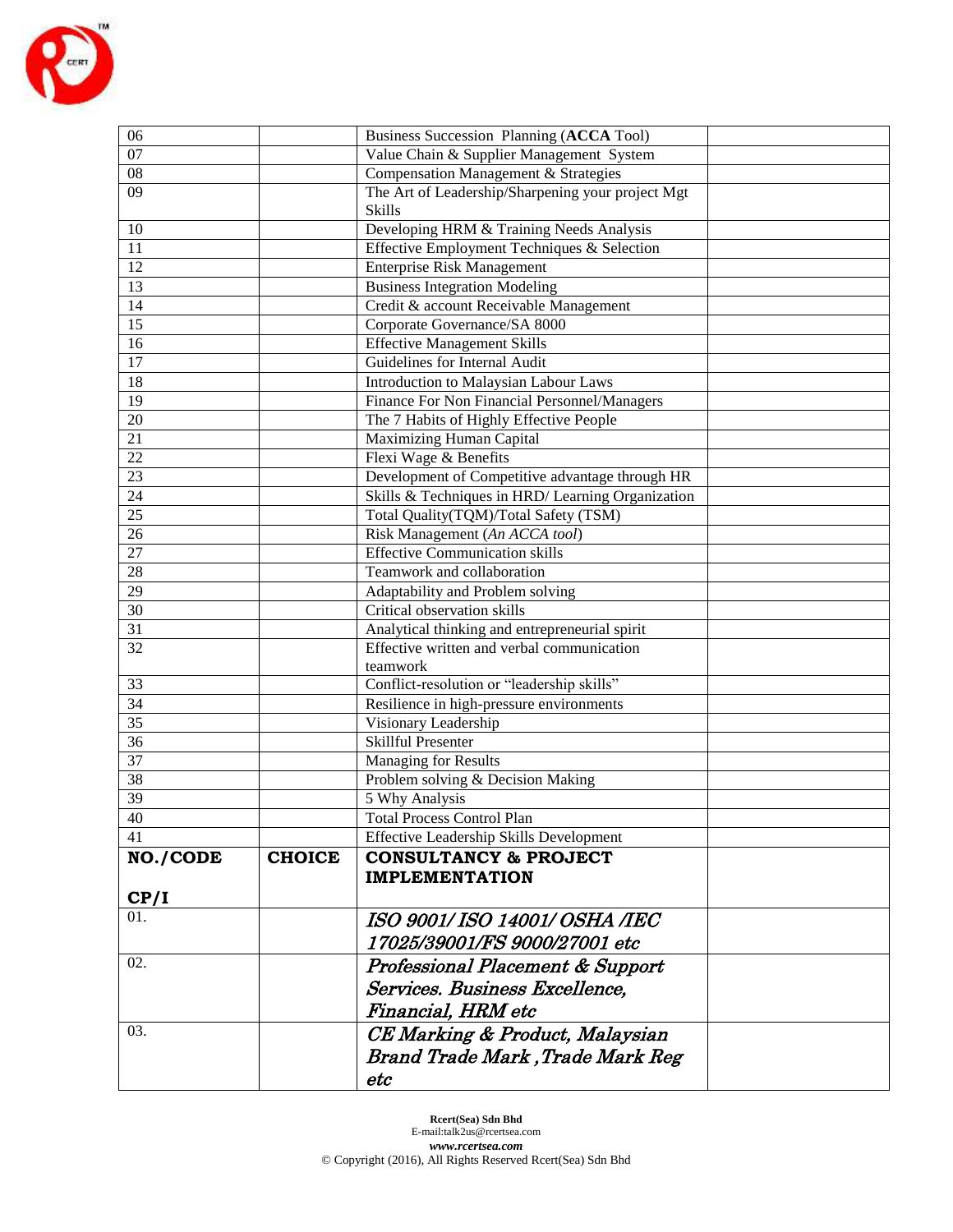

| www.qme2u.com<br>www.rcertsea.com<br>04. | <b>International Certification</b> | CERTIFICATE<br>武下軍 |
|------------------------------------------|------------------------------------|--------------------|
|------------------------------------------|------------------------------------|--------------------|

## Trainers/Consultants & Programs Registered With:

|             | <b>ULLAY STAK THROTTUPE OF</b><br><b>DESCRIPCE HANAGEMENT</b>                                                                       | <b>CHIEF EXECUTIVES</b><br><b>WORKING TOGETHER</b><br><b>IRCA</b> |
|-------------|-------------------------------------------------------------------------------------------------------------------------------------|-------------------------------------------------------------------|
|             | <b>JOYALCERT</b>                                                                                                                    | SMIDEC<br>Tranny & Consultantry Provider                          |
| <b>NAME</b> | $\sim 10^{11}$ m $^{-1}$                                                                                                            | E-Mail:-                                                          |
|             |                                                                                                                                     |                                                                   |
| DATE        | <u> 1980 - Jan James James Barbara, politik eta idazlea (</u>                                                                       |                                                                   |
| COMPANY     | $\sim 10^6$                                                                                                                         |                                                                   |
| INDUSTRY    |                                                                                                                                     |                                                                   |
|             |                                                                                                                                     |                                                                   |
|             | Rcert(Sea) Sdn Bhd<br>E-mail:talk2us@rcertsea.com<br>www.rcertsea.com<br>© Copyright (2016), All Rights Reserved Rcert(Sea) Sdn Bhd |                                                                   |